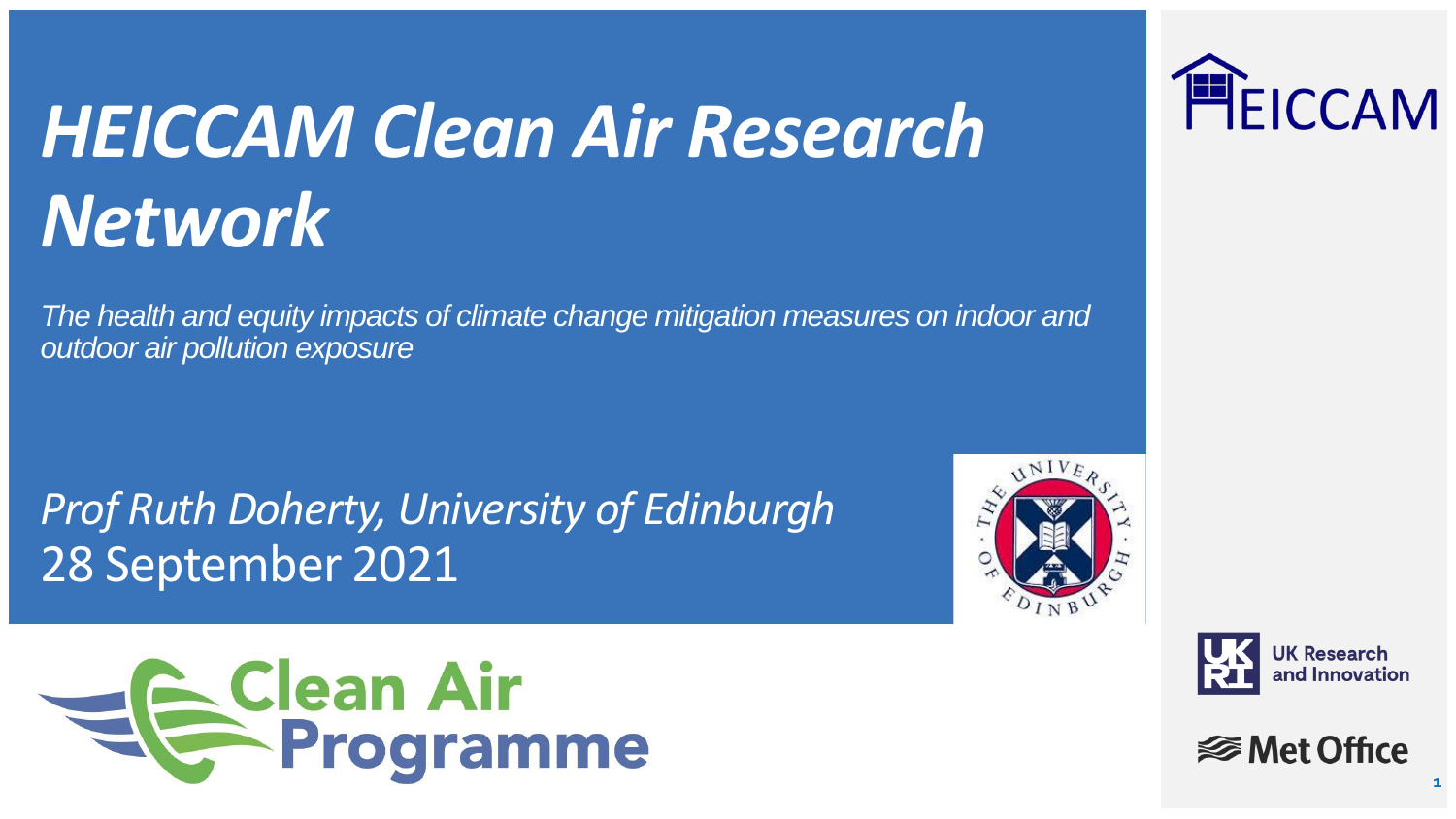

### To develop an interdisciplinary and multi-sectoral network to improve research evidence, policy and regulatory advice on optimising the health impacts of changing indoor and outdoor air pollution under a low carbon future



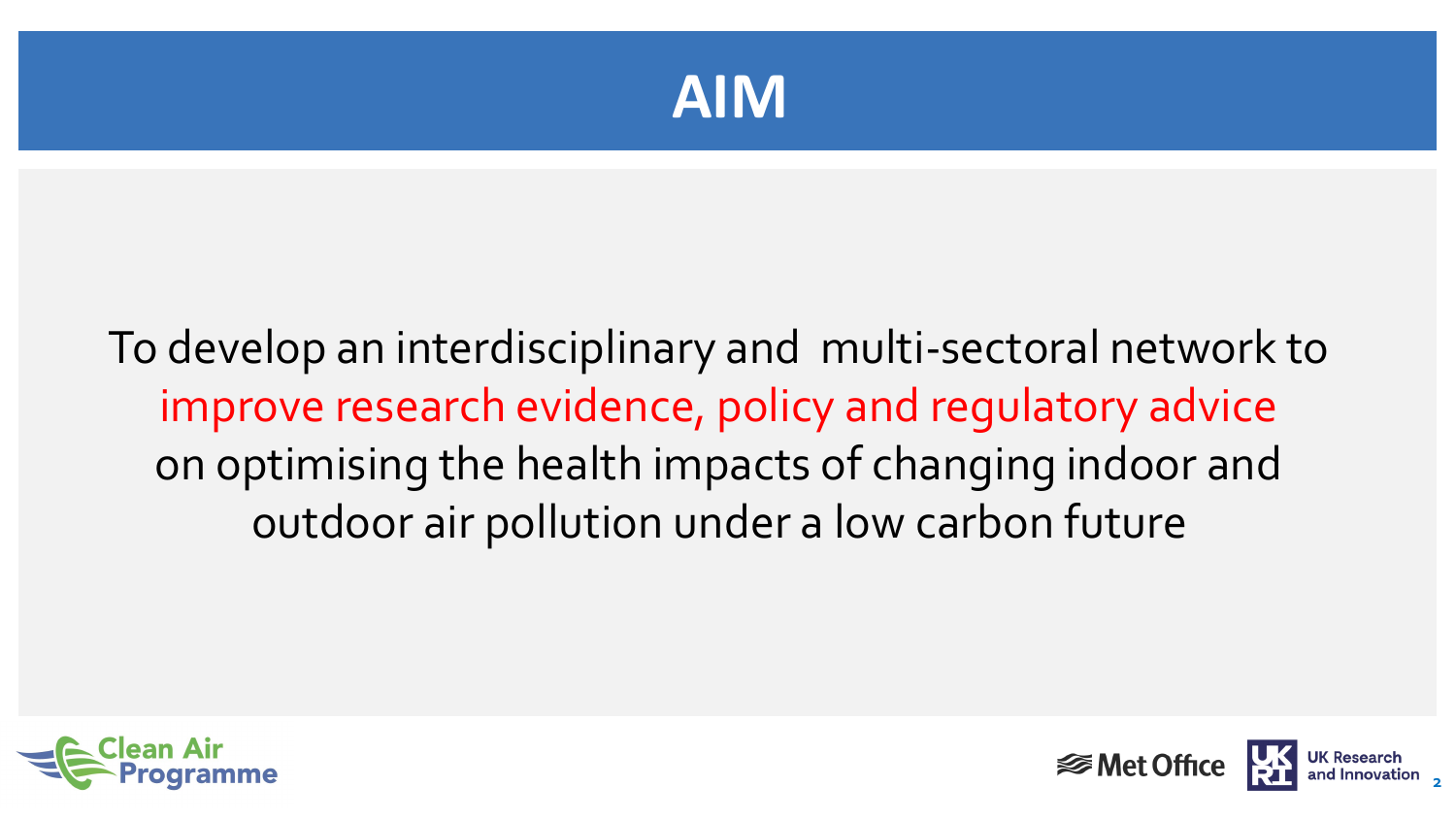

Energy/low carbon policies, future emission scenarios (Edi, Lancs)

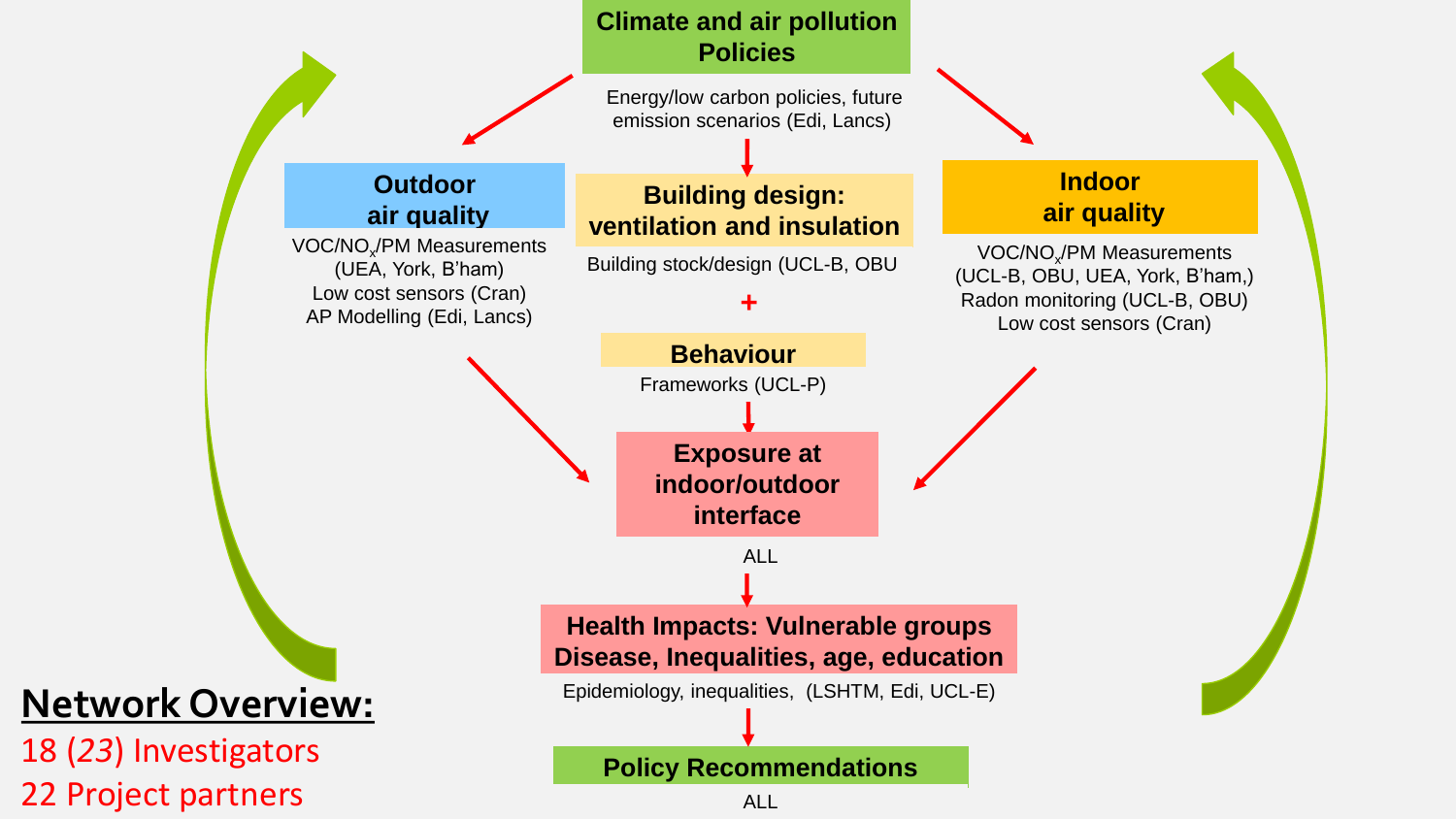

- ➢ Convene cross-disciplinary network
- $\triangleright$  Facilitate interactions between early career and established researchers
- ➢ Undertake targeted evidence syntheses, measurement and modelling studies
- ➢ Co-produce agenda-setting papers for science and policy
- $\triangleright$  Disseminate findings
- ➢ Year 1: scoping; Year 2: Solutions; Year 3: Policy recommendations



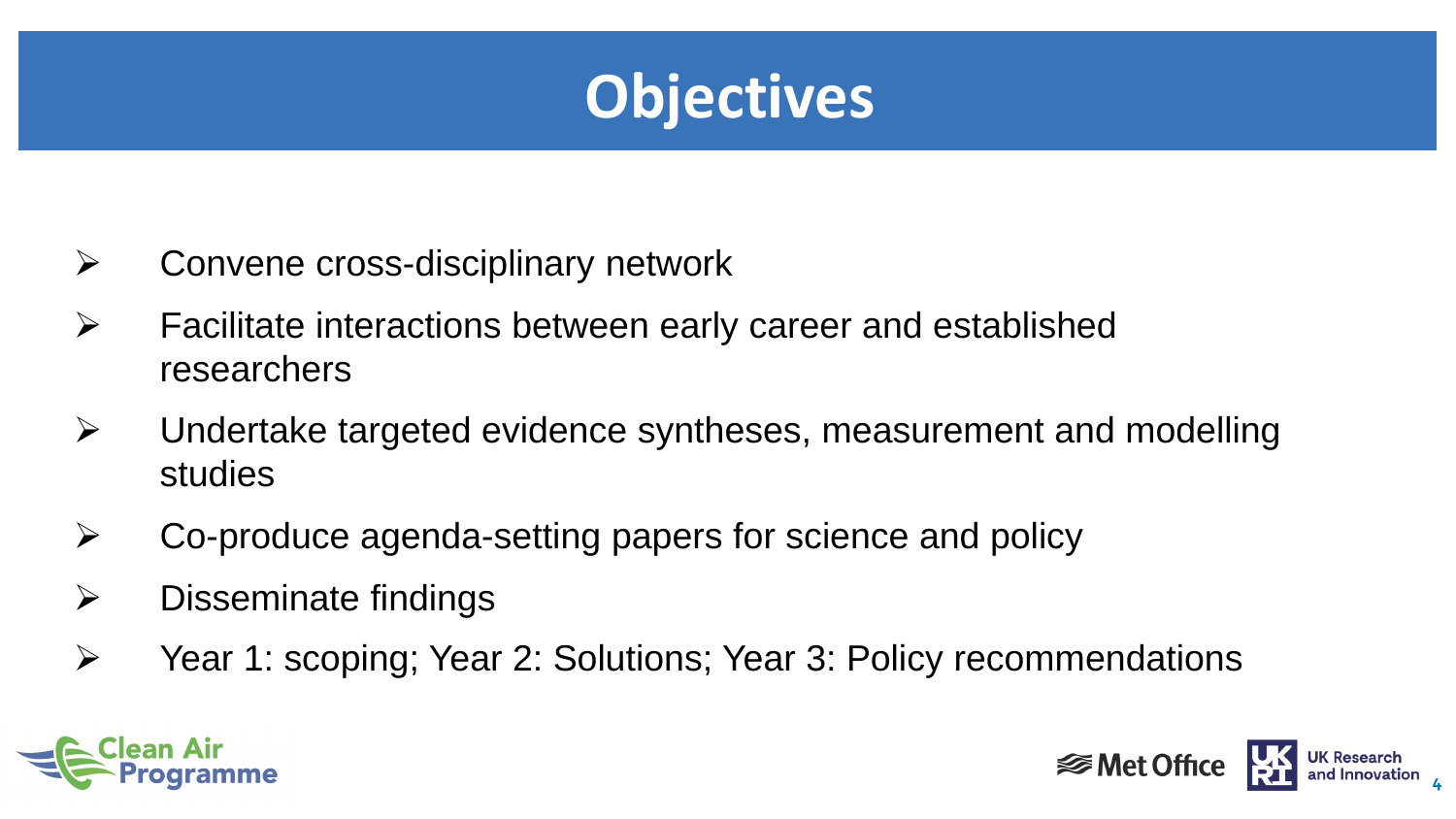### **Project Updates: Science Working Groups**

### **Year 1 Year 2**

**WG1** Chemical environment and policy at the indoor-outdoor interface

**WG2** Industry readiness for policy challenges

**WG3** Population health, vulnerability and inequalities

**WG4** Household ventilation/insulation for indoor air quality and the low carbon agenda

**WG5** Occupant behaviours

**WG6** Solutions for air quality and health inequalities and vulnerable groups



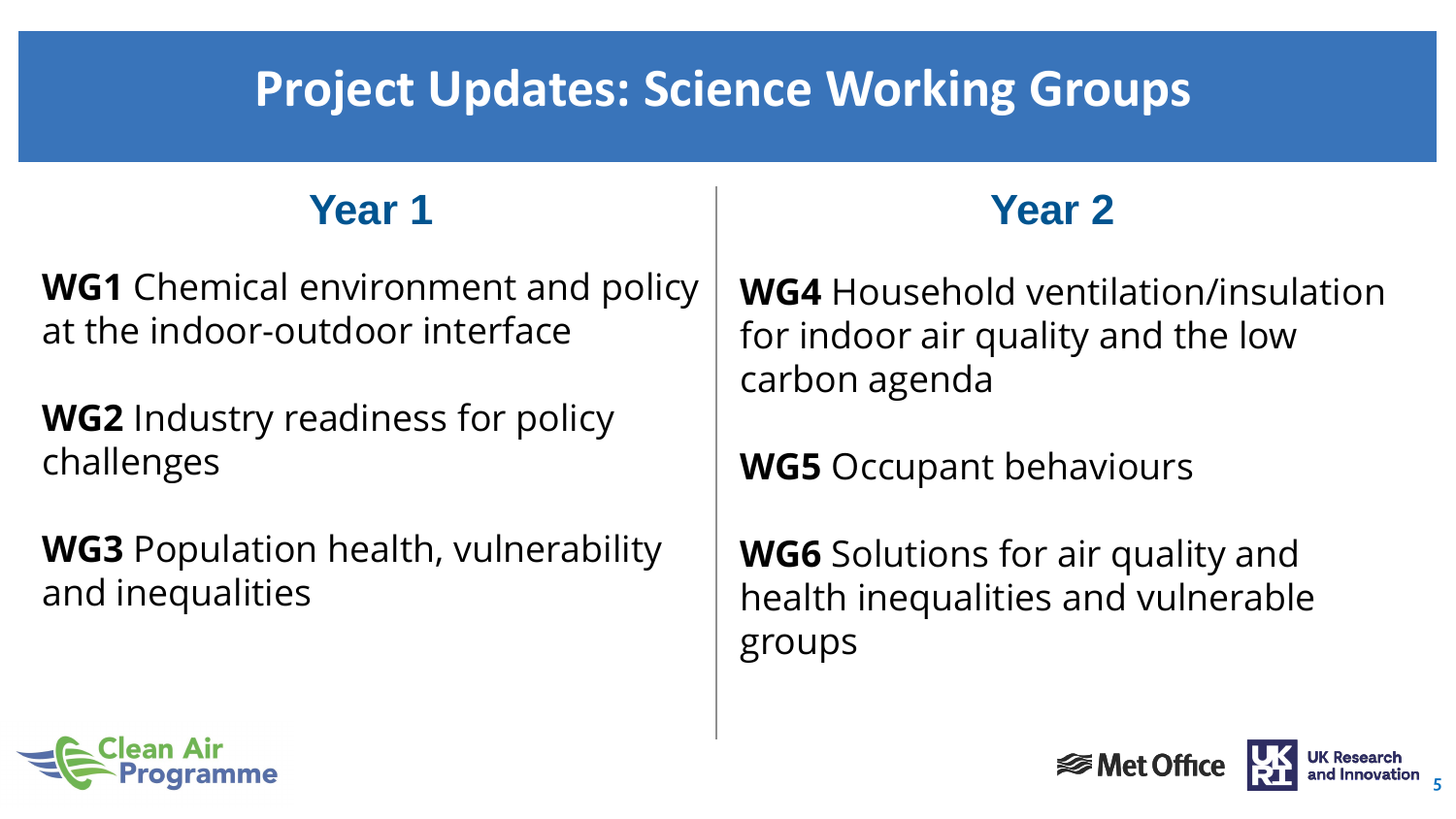### **Project Updates: Science Working Groups**

#### **All WGs have been assembled: Document template for WG reports designed WG1** Chemical environment and policy at the indoor-outdoor interface

- WG1 leads held its first panel discussion on 19-20 July 2021.
- Members outlined key research questions to be undertaken, knowledge gaps in the area of indoor and outdoor air quality monitoring and modelling and the possible future outcomes of the WG activities.

#### **WG2** Industry readiness for policy challenges

• WG2 leads have established initial contact with the industry partners and currently working to outline industry needs with key partners.

#### **WG3** Population health and inequalities

• WG3 leads have outlined key research questions to be undertaken and initial literature survey completed.



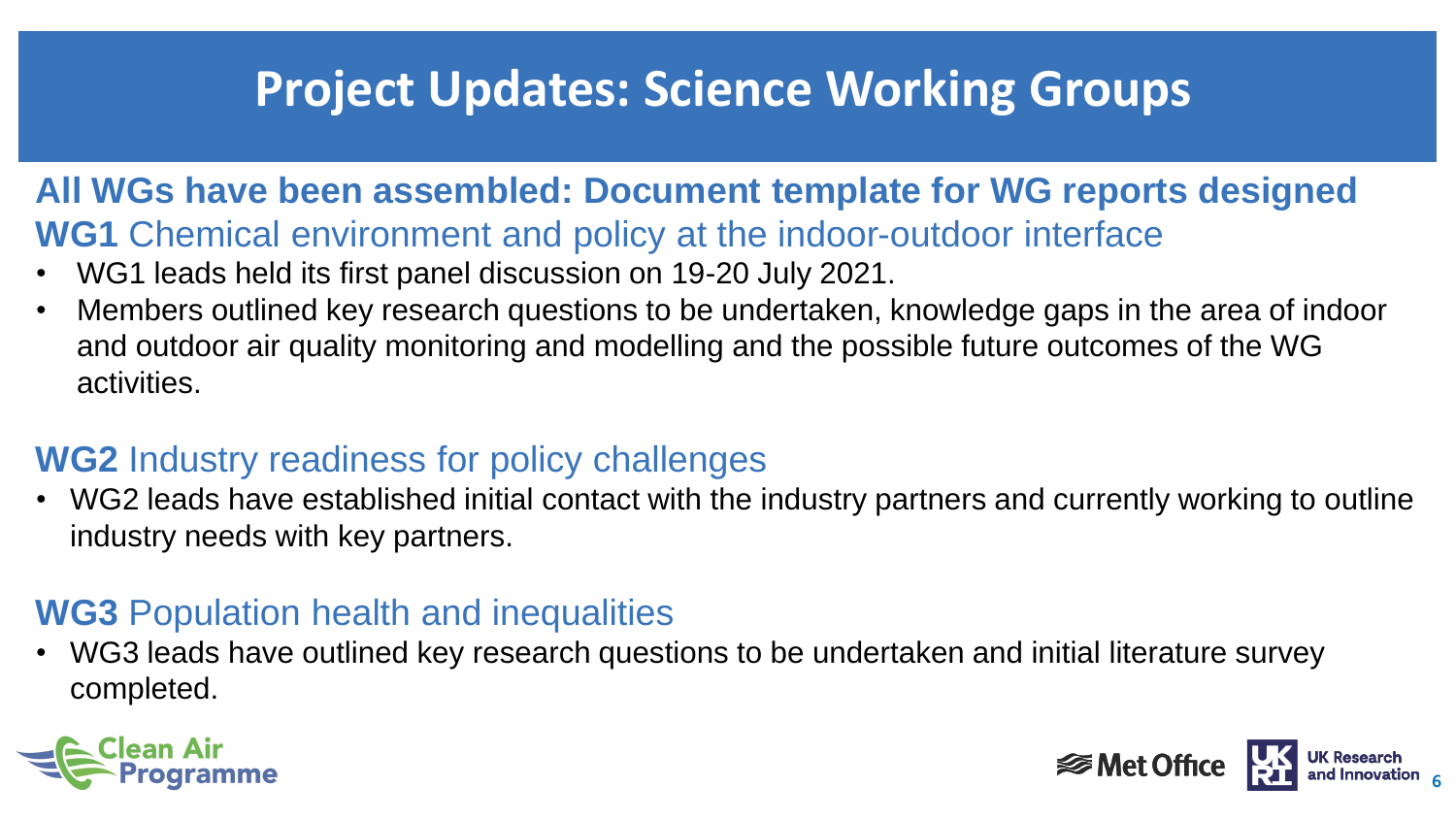### **Project Updates: Deliverables**

**Each working group will provide a short report to inform year 2 or year 3 annual assemblies and agenda papers**

#### *Report objectives*

- *Provide current status of knowledge on each research question outlined*
- *Identify key research gaps and how these gaps can be filled*
- *Headline messages that can feed into policy and agenda setting papers*
- *Engage at offset with industry and public sector project partners and seek their feedback on report*
- *Conclusions and recommendations*



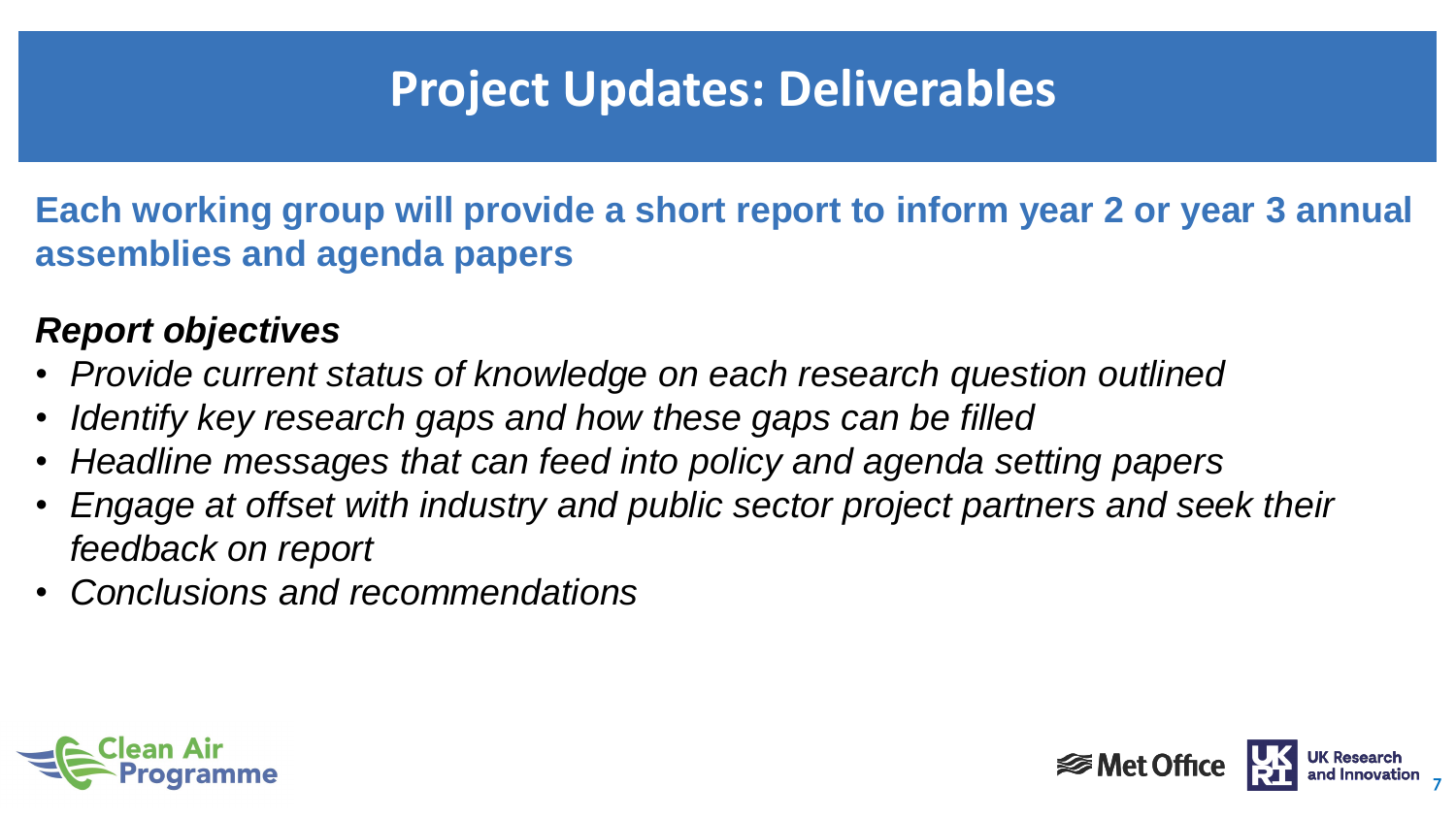### **Project Updates: Early career Researcher (ECR) Development**

#### **Activity led by: Dr Anna Mavrogianni, Dr Kirsti Ashworth, Dr Shipra Jain**

### **Recruited 11 early-career researchers to join the network**

Including PhDs and post-docs

#### **Representing 8 different universities across the UK**

UCL, Lancaster University, University of Cambridge, University of Cranfield, University of York, Institute of Occupational Medicine, University of Malta and University of Chester

#### **Discussion meeting scheduled for October 22**

- Lead, design and deliver the ECR-focused activities (e.g. webinars, resource sharing, peer-mentoring, career development training, side-events at the HEICCAM Annual Assembly)
- Reach out to a ECRs engaged in this interdisciplinary research space to determine their needs from such a network



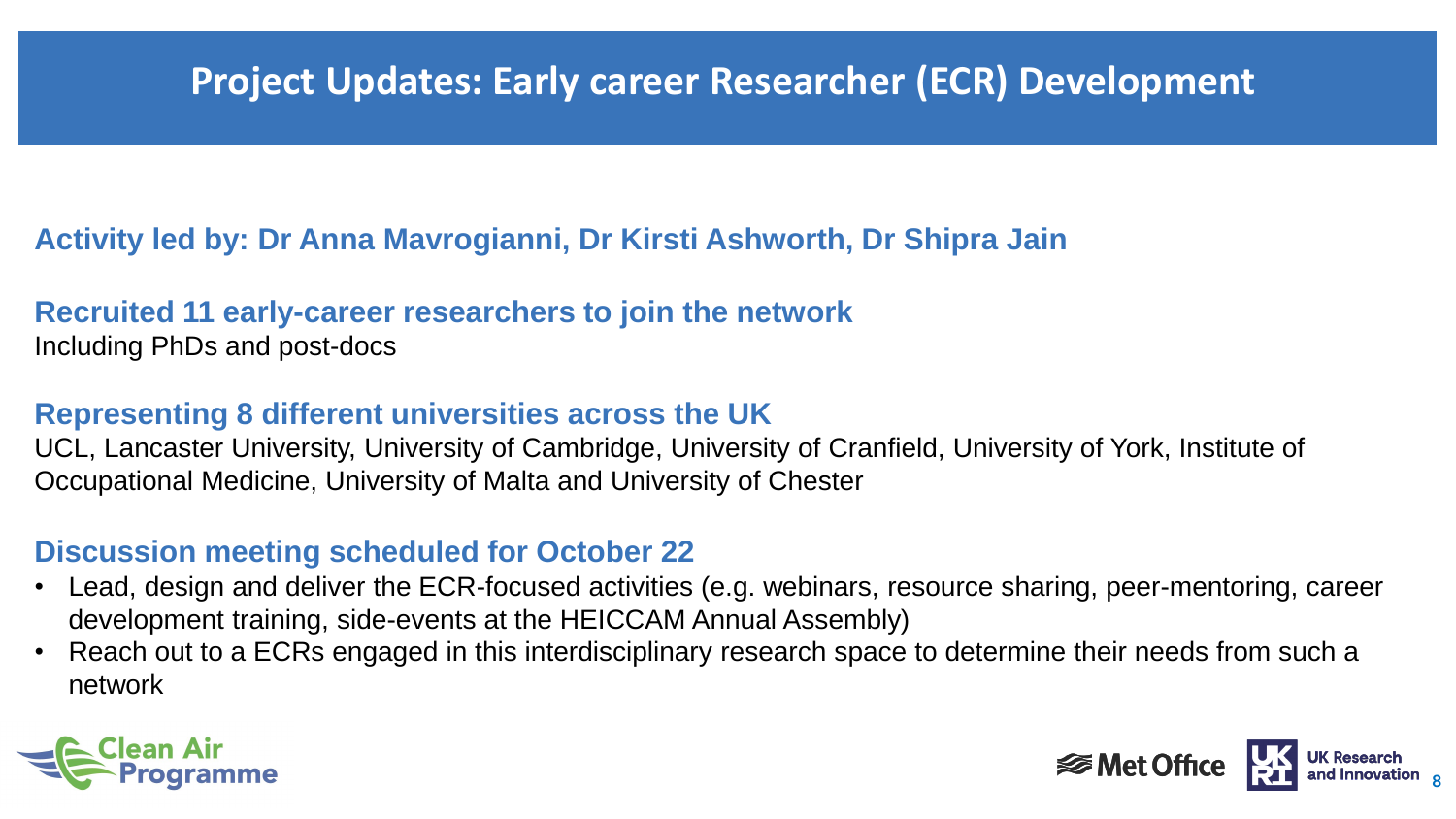## **Events**

#### **Clean Air Day event on "Communicating Clean Air Research", 17 June 2021**

How to 'translate' air quality science into messaging, media stories and social media campaigns. The event was jointly organized by the six SPF-Clean Air funded air quality networks.

#### **HPRU-HEICCAM Joint Webinar and Panel Discussion, 30 June 2021**

Topic: Relationship between home energy retrofit, indoor air quality and health under the path to Net Zero

- Fireside Chat: Prof Paul Wilkinson (LSHTM) and Director of the HPRU on Environmental Change was speaking to/interviewed Dr Anna Mavrogianni (Bartlett Faculty UCL)
- Stakeholder insights by Anastasia Mylona, Head of Research at CIBSE and Margaret Ogden, PLANET (Public Led and Knowledge Engagement Team) member
- Lively Q&A session on pathways towards low carbon and healthy energy retrofit.

The webinar was attended by ~60 participants, representing a diverse number of stakeholders. Currently, a perspective paper is under preparation based on the discussion outcomes

**9**

*<del></del>* Met Office